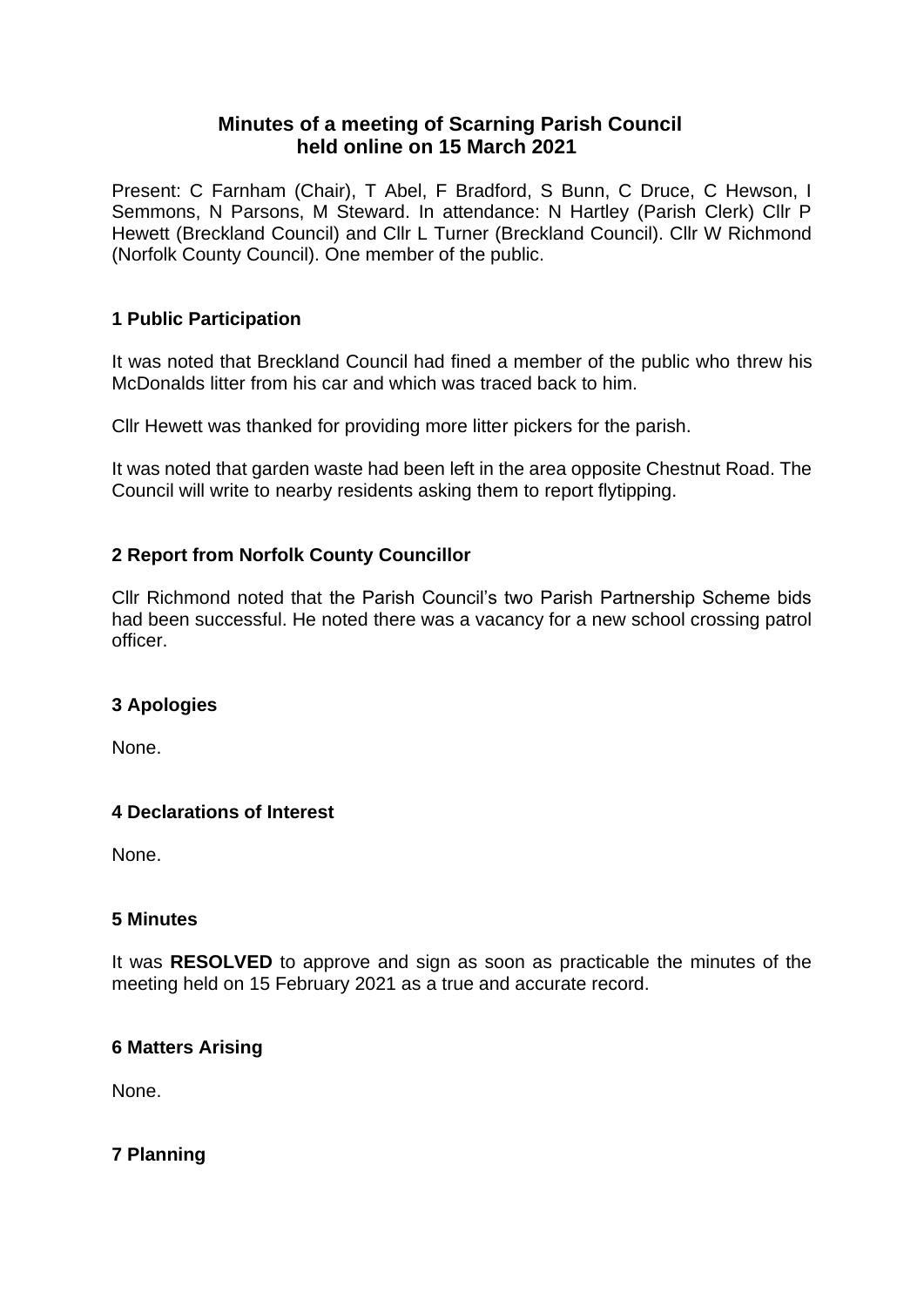7.1 Breckland Council decision

 Asam Investment Ltd, 3 Scarning Fen 3PL/2021/0006/PNE Ground floor single storey rear extension Prior approval not required

7.2 Application considered

 1, The Watlings 3PL/2021/0245/HOU Proposed garage conversion and extension to rear No objection

## **8 Finance**

8.1 It was **RESOLVED** to make the following payments in accordance with the Budget:-

Chq 102245 Parsons & Co, printing third newsletter, £207.92

- 102246 Parsons & Co, Land Registry search re Cooper Terrace, £6
- 102247 Notice Board Company (UK) Ltd, noticeboard for Scarning Playing Field, £1,090.80
- 102248 HMRC, clerk's PAYE, £205.92
- 102249 N Hartley, reimbursement of Zoom payment (February & March) £28.78
- 102250 N Hartley, reimbursement of expenses, £235.87
- 102251 Cheque not used
- 102252 Jemco, signs for Blackthorn Drive play area, £41.53
- 102253 Community Action Norfolk, annual membership, £50
- 102254 N Hartley, reimbursement for purchase of litter pickers, £16.99
- 102255 Dereham Cancer Care, donation to running costs (replacement cheque) £100
- 102256 Westcotec Ltd, new solar lamp (Dereham Road near Black Horse Close) £2,160
- 102257 NGF Play Ltd, replacement rower at Blackthorn Drive play area, £2,499.60
- 8.2 The following payments had been received:-

 E Bush, rent in respect of former Highway Surveyors land at Daffy Green, £5 Scarning Playing Field Committee, annual peppercorn rent, £0.05 N Hartley, salary adjustment (overpayment) to 31 March 2021, £93.27 Scarning Village Hall, advertisement in Beacon, £25

8.3 It was noted that the clerk will be added to the Current Account as a signatory in order to be able to authorise payments for online banking

### **9 Internal Control Officer's report**

Cllr Parsons noted that he had carried out the required checks and everything was in order.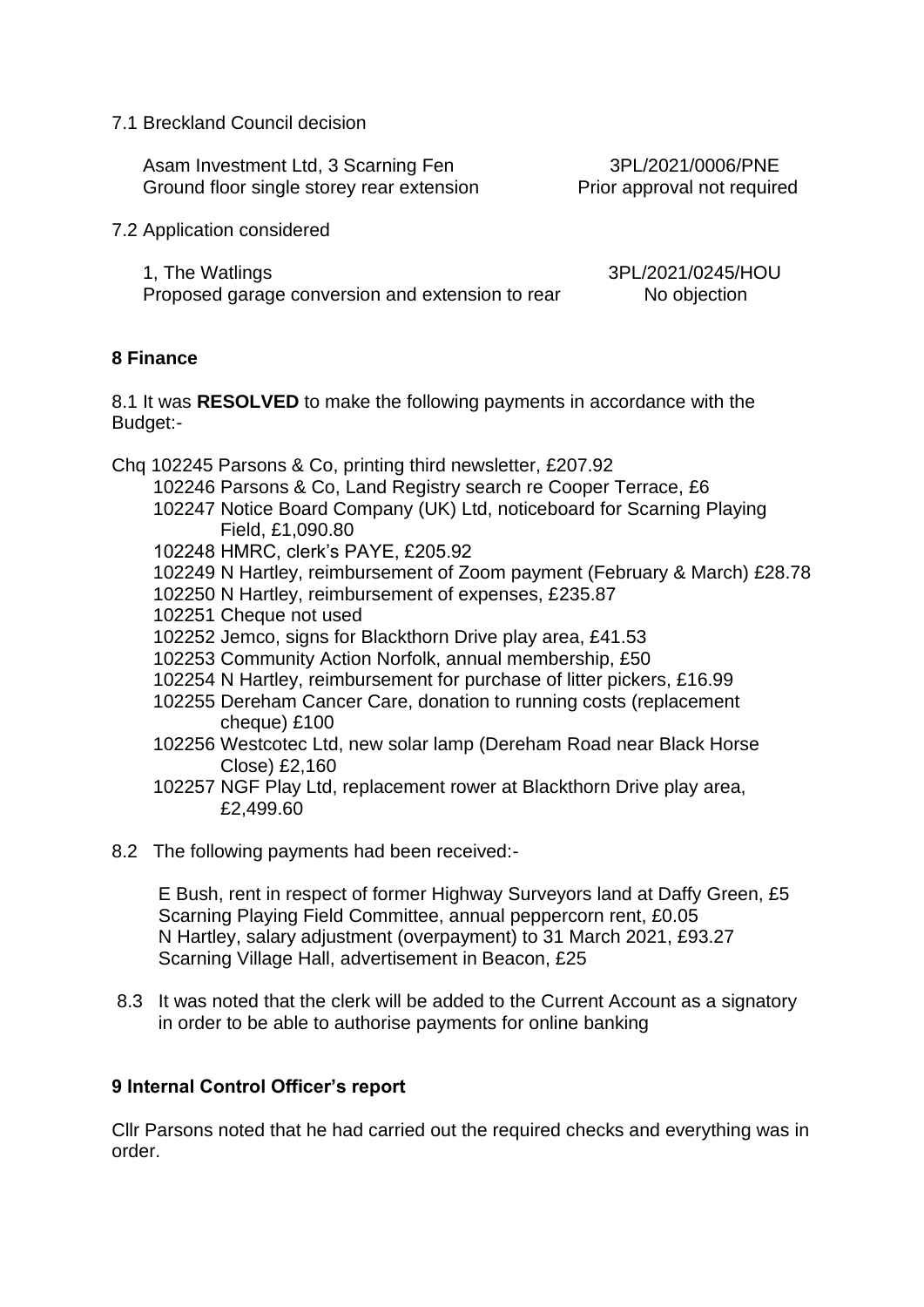### **10 Clerk's report**

The meeting received a copy of the Clerk's report.

## **11 Internal Control Policy**

The Council reviewed its Internal Control policy. It was **RESOLVED** to approve the policy.

### **12 Risk Management Policy**

The Council reviewed its Risk Management policy and Assessment. It was **RESOLVED** to approve the policy and assessment.

### **13 Parish Council Strategy**

Cllr Semmons noted that it would be helpful if the Parish Council carried out more public consultation as to what residents want. He suggested initiating a two/three year plan for the Council. It was **RESOLVED** to set up a working group comprising parish councillors and volunteers, and to carry out a Village Appraisal.

#### **14 Beacon Newsletter**

Clr Farnham has been photocopying six copies of the Beacon. It was **RESOLVED** that henceforth the Parish Council should carry this out.

### **15 Parish Directory**

Cllr Farnham suggested the Parish Council print a directory of contacts and information. The Council felt that such information would be better placed on the village website.

### **16 Speed Limit on Dereham Road**

Cllr Parsons noted a request on behalf of residents to reduce the speed limit on Dereham Road. He noted that greater enforcement was needed. Cllr Hewson has applied to the Police to establish a Community Speedwatch group. The clerk will chase why he has received no reply. Cllr Hewson will move the SAM2.

#### **17 Green Lane**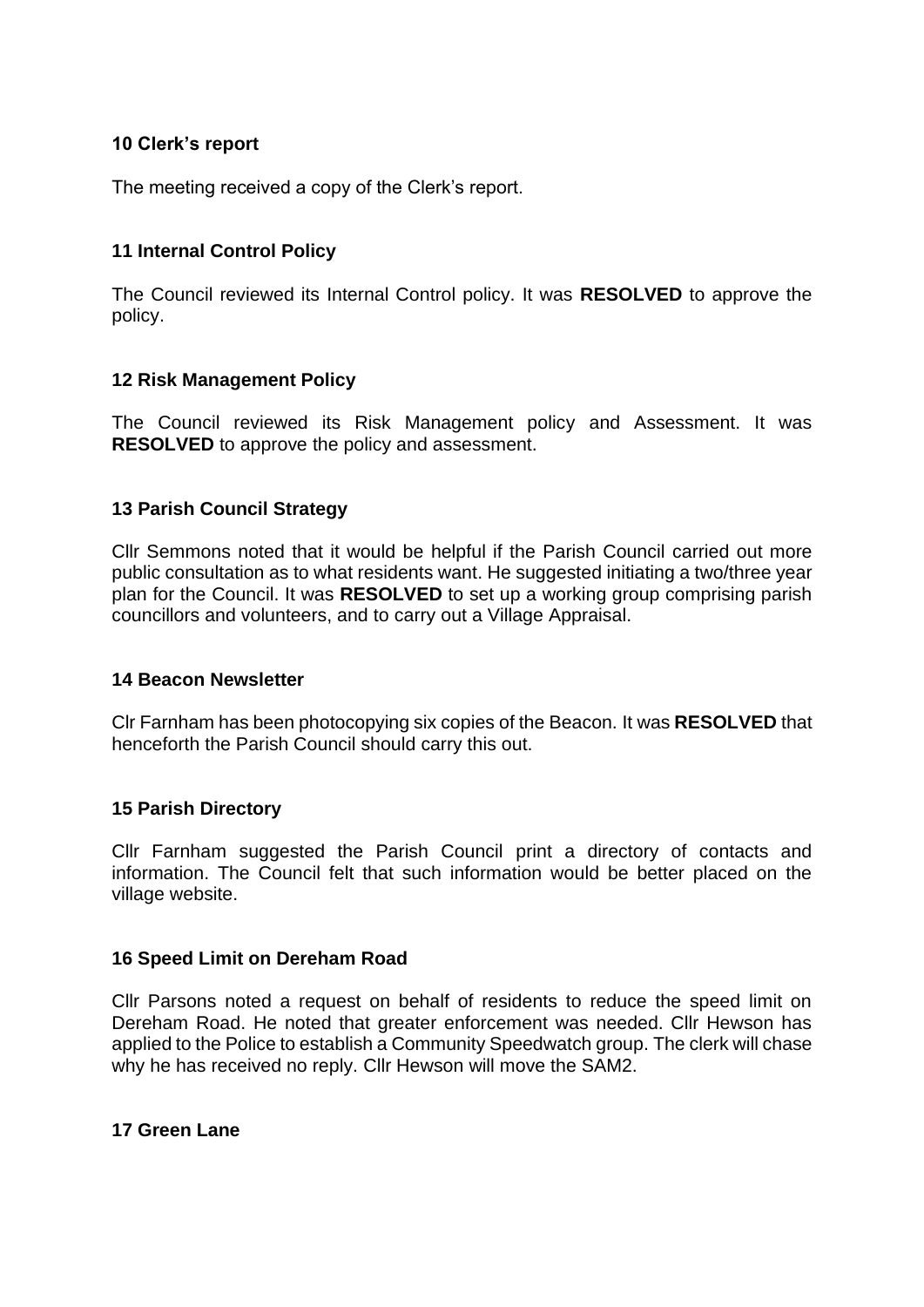It was noted that further damage had been caused to Green Lane. The Parish Council is doing what it can, but responsibility for the Lane remains with Norfolk County Council. Norfolk County Council has said that it would not consider a permanent Traffic Regulation Order at this time, as the damage to the Lane is a recent occurrence and they need to monitor the situation. A temporary Traffic Regulation Order might be considered for a period, or over the winter months, if the situation deteriorates. There is no option to install barriers to prevent unwanted vehicular use as it is a Byway Open to all Traffic.

The Parish Council has carried out some repair work to the track. It was **RESOLVED**  that the Parish Council should continue to report the damage to Norfolk County Council and ask them to repair the track each time. The Council will publish the contact details at Norfolk County Council so that residents can lodge their comments/complaints.

The Council **RESOLVED** to make a formal request to end the status of Green Lane as a Byway Open to All Traffic.

### **18 Footpaths and Bridlepaths**

The Council received a request to convert the parish footpaths to bridlepaths. It was noted that several of the footpaths are not suitable for horses and that if they were to be converted the Council may face complaints from users if the footpath is damaged by horses. It was **RESOLVED** to leave the position as is.

### **19 Repairs to Blackthorn Drive Entrance to Water Meadows**

The Council would like to improve the entrance to the Blackthorn Drive playing field near the stream. The Council considered two quotes. It was **RESOLVED** to appoint Simon Mansfield to carry out the work.

### **20 Repairs to TROD on Water Meadows**

The Council would like to repair the TROD. The Council considered two quotes. It was **RESOLVED** to appoint Simon Mansfield to carry out the work.

#### **21 New Flower Box**

The Council considered a proposal for a new flower box on Dereham Road (near Black Horse Close). It was **RESOLVED** to appoint Tim Abel to carry out the work pending approval from Norfolk County Council.

#### **22 Parish Memorial**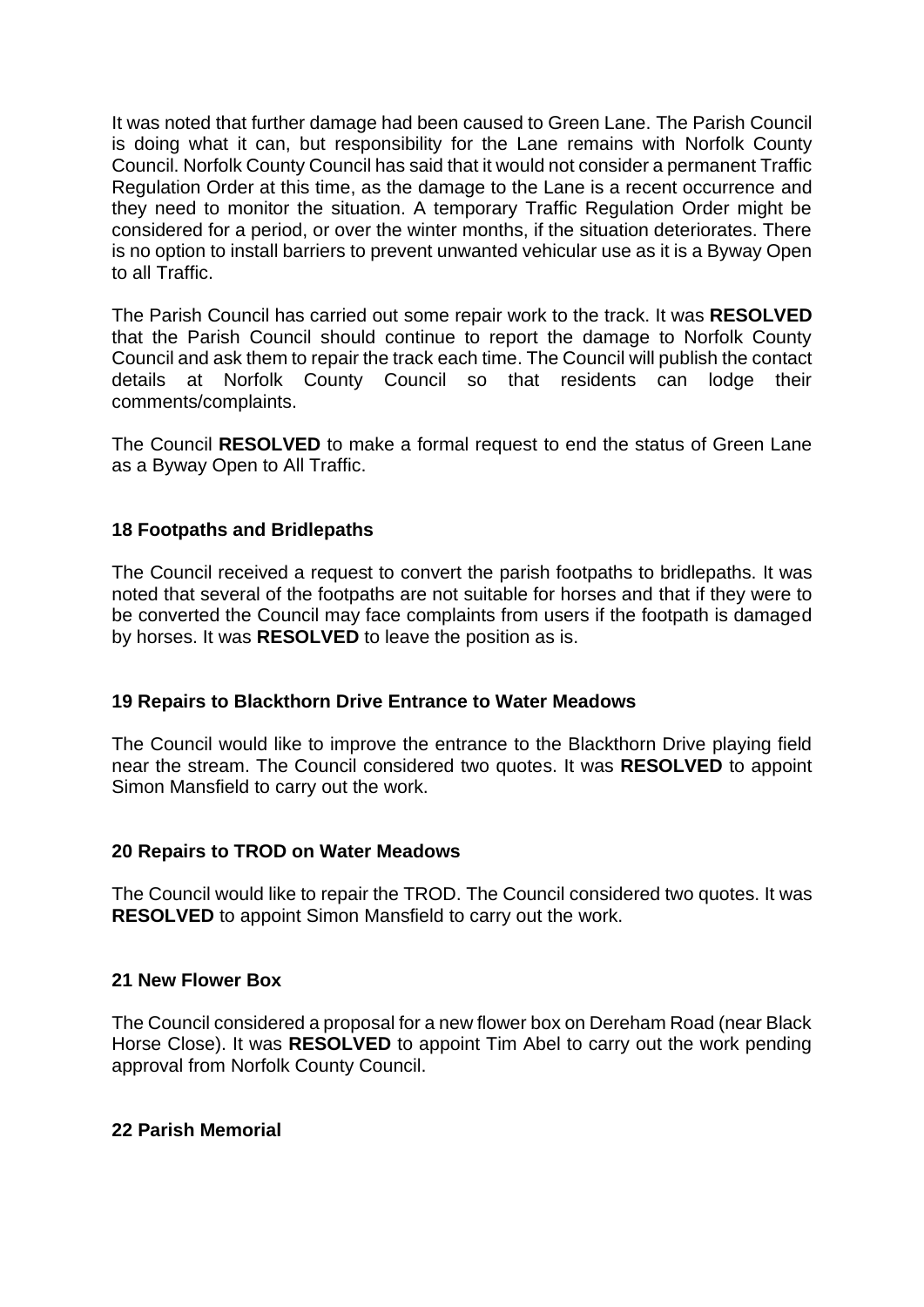Cllr Hewson proposed a parish memorial to those who have died of Coronavirus. It was **RESOLVED** to revisit this idea at a later date.

### **23 Jubilee Celebrations 2022**

Cllr Farnham outlined a draft timetable of events, among them a fete, art exhibition, flower festival, drive in cinema. Cllr Semmons proposed a picnic on the Water Meadows. Cllr Parsons suggested a classic car display. Events will tie in to the 75<sup>th</sup> anniversary of the Shipdham Lane Playing Field.

### **24 Items for Inclusion in next agenda**

None.

# **25 Next Meeting**

The next Parish Council meeting will be held online on 19 April 2021 at 7.30pm.

## **A resolution was passed (under the Public Admission to Meetings Act 1960) to exclude members of the public and press for the following confidential items.**

## **26 Evaluation of the Council's Assets**

The Council considered a report of its assets. It was **RESOLVED** to hold a full evaluation in abeyance until after the village tour in June.

# **27 Proposal to Sell Former Highway Surveyors Land (Chapel Lane)**

The Council considered a proposal to sell the former Highway Surveyors Land at Chapel Lane. In view of the above it was **RESOLVED** to hold the matter in abeyance until after the village tour in June.

There being no further business, the meeting was closed at 9.15pm.